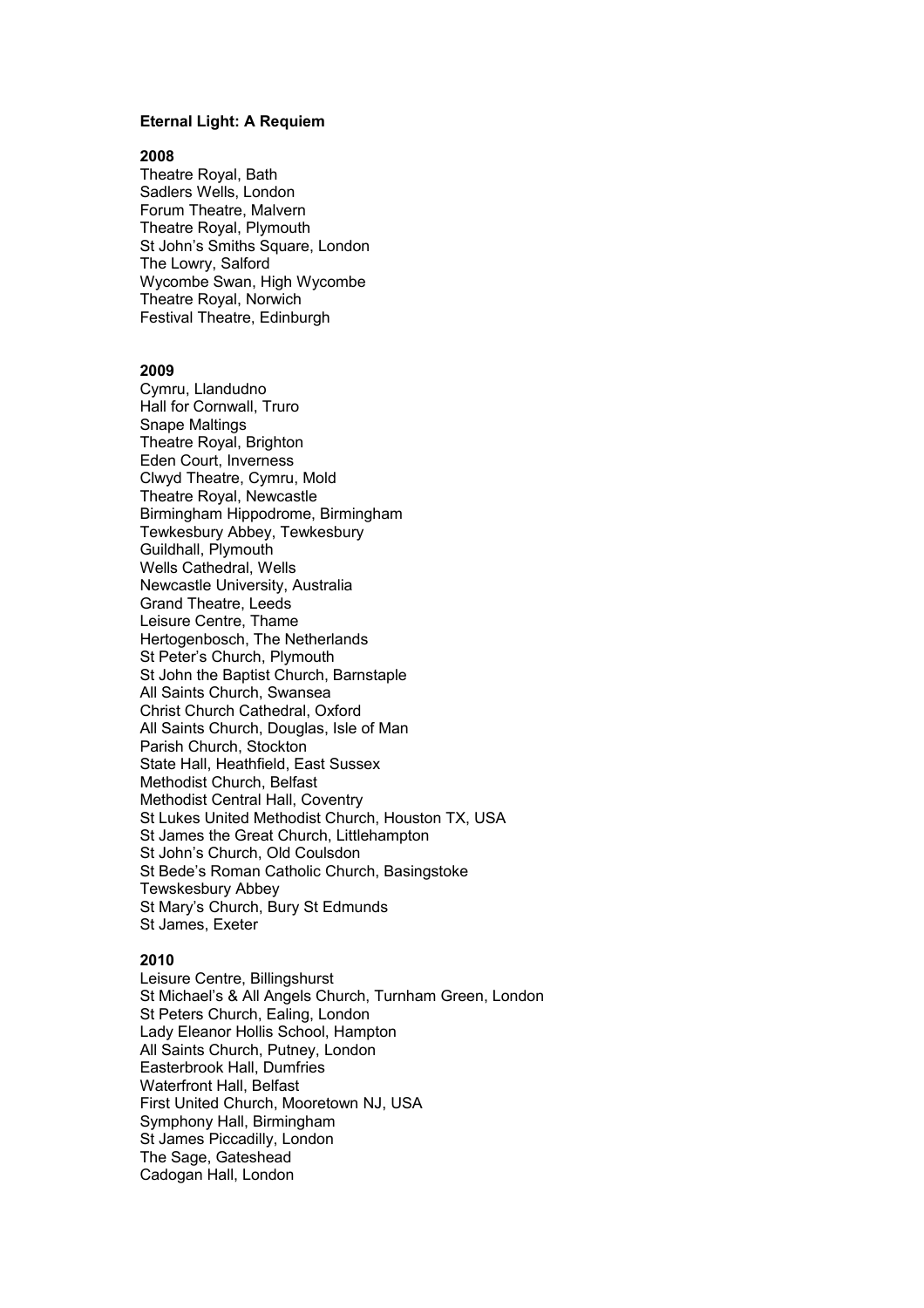St Saviour's Church, Brockenhurst St Albans Cathedral, St Albans St Ninian's Church, Stonehouse Convent Church of St Francis of Assisi, Springfield IL, USA Arnside Methodist Church, Cumbria St Martins Church, Salisbury Parish Church, Horsham Christ United Methodist Church, Sugarland, USA Our Lady Queen of Peace, Braintree Waterfront Hall, Belfast Methodist Church, Belfast Letchworth Free Church, Letchworth Greek National Opera, Athens, Greece Cathedral of St Mary, Miami FL, USA Church of St Peter & St Paul, Upton on Severn Methodist Church, Buxton La Madeleine, Paris, France Cavendish Hall, Chatsworth Park, Derby Hillsboro OH, USA St Mary's Church, Wigson, Cumbria Holy Rood Church, Swindon Gouda, The Netherlands St Elizabeth Ann Seton Church, Crofton MD, USA St Andrew's Church, Stockholm, Sweden West End United Methodist Church, Nashville TN, USA Arsta Church Hall, Stockholm, Sweden Enskede Church, Stockholm, Sweden Grace & Holy Trinity Episcopal Church, Richmond VA, USA Temple Sinai, New Orleans LA, USA North Bromsgrove High School, Bromsgrove Church Church, Calgary, Canada Portsmouth Cathedral, Portsmouth Arundel Cathedral, Arundel St Paul's Church, Honiton Houston TX, USA St John's, Hampton Wick

# **2011**

St Joseph's Cathedral, Groningen, The Netherlands Boniface Church, Leeuwarden, The Netherlands Willibrord Church, Utrecht, The Netherlands Exeter Cathedral, Exeter St Anne's Anglican Church, Toronto, Canada Holy Trinity Episcopal Church, Gainesville FL, USA Holy Trinity Church, Guildford First St Andrew's United Church, London ON, Canada St Paul's Episcopal Church, Alexandria VA, USA Royal Northern College of Music, Manchester First United Methodist Church, Hurst TX, USA Ulster Hall, Belfast Lylesland Church, Paisley Town Hall, Dewsbury Ladywood Arc, Birmingham St Andrew's Church, Netherton, Peterborough Lutherse Kerk, Den Haag, The Netherlands St Stephens Church, Langdown, Bath Peterborough Cathedral, Peterborough St Mary's Church, Swanage St Saviour's Church, Brockenhurst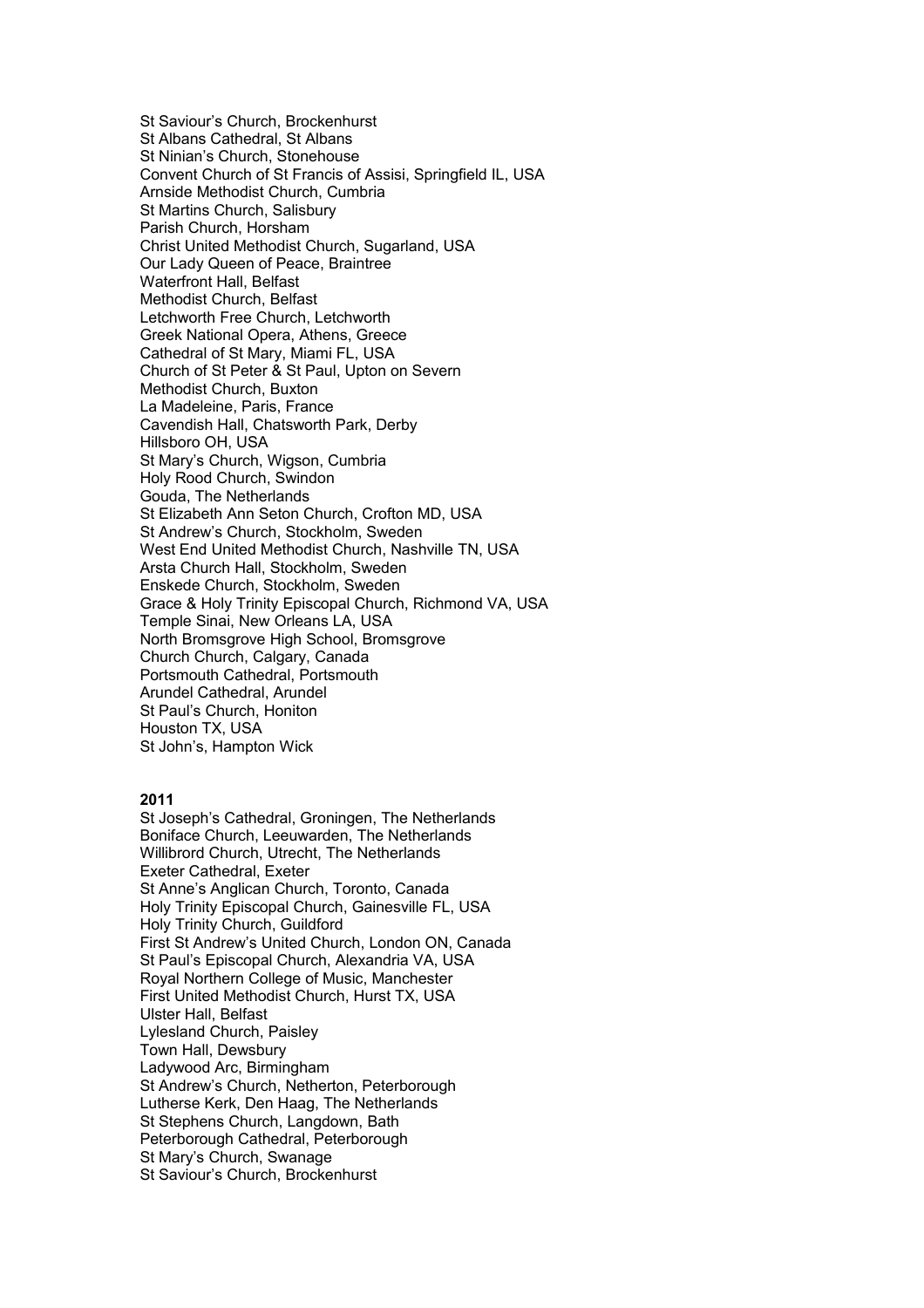Bath Abbey, Bath Llanrindod Wells, Powys Adrian Boult Hall, Birmingham Conservatoire, Birmingham Plymouth Park United Methodist Church, Irving TX, USA Methodist Central Hall, Coventry Southwell Minster, Southwell Memorial Drive Presbyterian Church, Houston TX, USA Arsta Church, Stockholm, Sweden Davidson United Methodist Church, Davidson NC, USA Kista Church, Stockholm, Sweden First United Methodist Church of Fort Worth. TX, USA St George's, Bristol St Mary's Church, Horsham St Mary's Church, Wedmore United Reformed Church, Hinckley Calvary Church, St Catherine's, Ontario, Canada Parish of Askersund, Sweden

## **2012**

Kings College, The Strand, London St Michael's & All Angels, Turnham Green, London St Mary's Church, Stockport United Reform Church, Nuneaton St Peter's Church, Harrogate Southwell Minster, Southwell United Reform Church, Hinckley Cadogan Hall, London Malmesbury Abbey, Malmesbury Lincoln Cathedral, Lincoln Holy Trinity Church, Leamington Spa Dunblane Cathedral, Dunblane Aberdeen Music Hall St Peter's Church, Harrogate St Mary's Episcopal Cathedral, Edinburgh All Saints Church, Ascot St Mary's Church, Winkfield Portaferry Proms, Portaferry Hennepin Ave United Methodist Church, Minneapolis MN, USA St Eugene's Cathedral, Derry St Matthew's Church, Ealing, London Emerson Unitarian Universalist Church, Emerson,USA St Anne's, Limehouse, London Holy Trinity Church, Forest Row Memorial Church, Stanford CA, USA St Michael's Church, Tettenhall, Wolverhampton St Mary's, Rickmansworth Eisden-Maasmechlen, Belgium First Presbyterian Church, Englewood NJ, USA Cathedral Basilica of Sacred Heart, Newark NJ, USA St Luke's United Methodist Church, Houston TX, USA First Baptist Church, Hickory NC,USA Holy Trinity Church, Weymouth First Lutheran Church, Albert Lea, MN, USA Thornhill United Church, Thornhill ON, Canada Davidson United Methodist Church, Davidson NC, USA Trinity Anglican Church, Cornwall ON, Canada Hurstpierpoint College, Sussex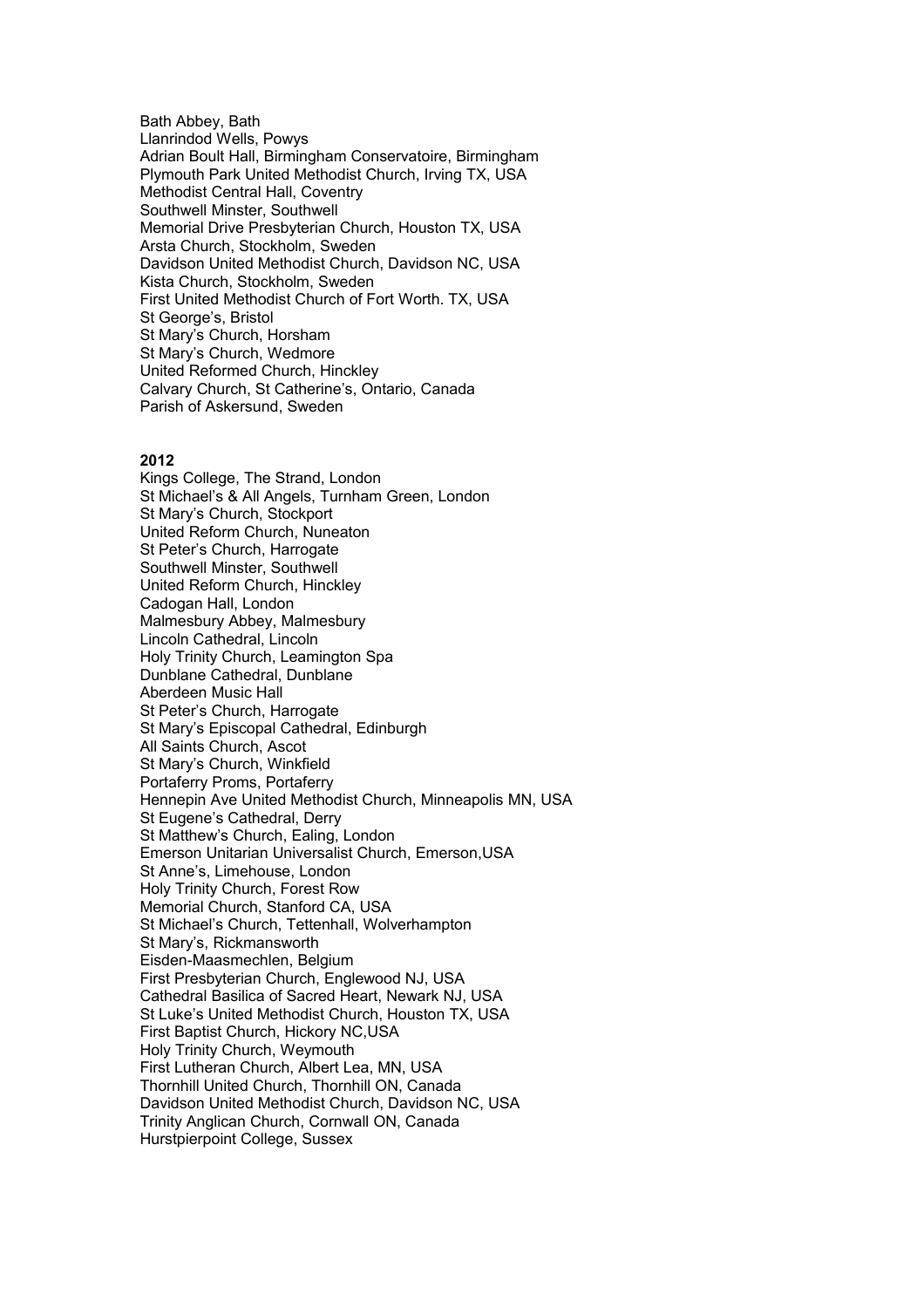# **2013**

Pangbourne College, Berkshire St Michaels Church, Dalton St Oswalds Parish Church, Millhouses Victoria Hall, Bolton St Michael's Church, Alcombe St Mary's Church, Southgate, Crawley St George's Hall, Bradford All Saints Kingsway, Toronto ON, Canada Killearn Kirk, Killearn Great Hall, Lancaster University Avenue Methodist Church, Minehead Catalina United Methodist Church, AZ, USA Paisley Abbey, Glasgow First United Methodist Church, Clovis, NM, USA St Laurence's Parish Church, Chorley Christ Church, Skipton Lady St Mary Church, Wareham St Thomas Church, Lymington Irvine Valley College, Irvine CA, USA St Andrew's Church, Rushmere, Ipswich Derby Cathedral, Derby First United Methodist Church, Athens, Greece Town Hall, Ayr Plymouth Park United Methodist Church, Irving TX, USA Acton United Methodist Church, Granbury TX, USA Cathedral Basilica of the Sacred Heart, NJ, USA West End United Church, Nashville, TN, USA Media Presbyterian Church, Media, PA, USA Trinity Episcopal Church, Fort Wayne, IN, USA Holy Trinity Episcopal Church, Gainesville, FL, USA First United Methodist Church of Palo St Paul's Church, Sandgate, Kent Romsey Abbey St John's Church, Upperthong The Avenue Methodist Church, Sale St Peter's Church, London St John's Parish Church, Wellington Derby Cathedral Lagerquist Concert Hall, Pacific Lutheran University, Tacoma USA

# **2014**

St Mary's Church, Southgate, Crawley St Johnn's Church, Hyde Park, London St Andrew's Church, Penrith Church of Our Lady and St Vincent, Potters Bar York Minster, York St Martin's Church, Dorking Colyer Fergusson Building, University of Kent, Canterbury St Alban's Church, Wickersley St James the Greater, Leicester St Wilfrid's School, Crawley Great Missenden Parish Church, Berkshire Cairns Church, Milngavie Lytham St Anne's Holy Trinity Church, Weymouth Down Cathedral Michael Cacoyannis Foundation, Athens, Greece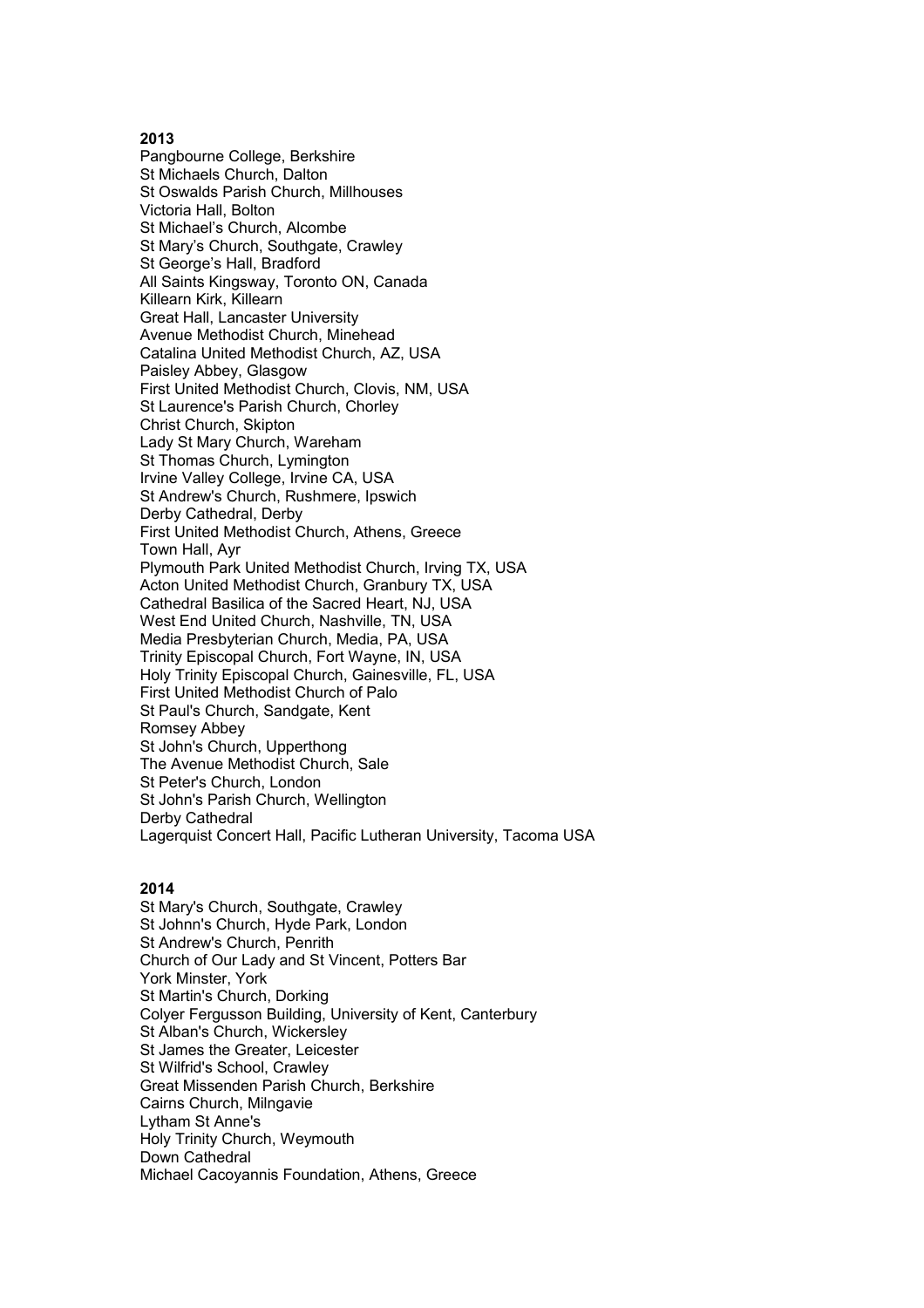Roman Catholic Church, Heerenveen, The Netherlands University United Methodist Church, Austin TX, USA Richland High School, Richland WA, USA Woburn Parish Church Thomas Hardye School, Dorchester St Andrew's Church, Coulsdon, London St Mary & Holy Trinity, Stratford Bow, London Douai Abbey, Woolhampton, Berkshire United Reform Church, St Helen's, Merseyside St Peter & St Paul, Fareham, Hampshire St Luke's United Methodist Church, Houston, TX, USA Sint-Antoniuskerk, Dordrecht, The Netherlands Royal Northern College of Music, Manchester University of Reading, Reading, UK Civic Hall, Bedworth, Warwickshire St Michael and All Angels Church, Lancing St Margaret's Church, Ilkley, West Yorkshire Christchurch, Radyr, Cardiff Hogalidskyrkan, Stockholm, Sweden Glen Ridge Congregational Church, Glen Ridge, New Jersey, USA Priory Church, Deeping St James, Lincolnshire House of Bread Church, Orangevale, CA, USA Holy Trinity Episcopal Church, Gainsville, Florida, USA Priory Church, Deeping St James, Lincolnshire Great Hall, University of Reading St Barbara Church, Maasmechlen, Belgium St Mark's Church, Bromley, London Central Presbyterian Church, Hamilton, Ontario, Canada Hutchesons's Grammar School, Glasgow, Scotland Walfahrtskirche St Johannes, Wallenhorts, Germany All Saints Church, Eastborne Town Hall, Birmingham Smither's Reformed Church, Smithers, BC, Canada Letchworth Free Church URC, Letchworth St-Jan-de-Doperkerk, Leuven, Belgium St Wilfrid's Hospice, Eastborne, East Sussex

# **2015**

St Paul's Church, Birmingham Our Saviour's Lutheran Church, Victoria, TX, USA Stockton Parish Church, Stockton on Tees, County Durham Truro Cathedral, Truro, Cornwall Holy Trinity Church, Cliftonville, Kent Portage United Church of Christ, Portage, MI, USA Corn Exchange, Haddington, East Lothian Clay Theatre, Morgantown West Virginia, USA St Laurence Parish Church, Frodsham, Cheshire Nowra School of Arts, Nowra, NSW Australia Tewsbury Abbey, Tewsbury, Gloucestershire St Peter's Church, Parkstone, Dorset Holy Trinity Church, Sloane Square, London Loughborough University, Loughborough, Leicestershire St Julia, Campos, Mallorca, Spain Cadogan Hall, London Hasbury Methodist Church, Halesowen, West Midlands St John's Cathedral, Hong Kong University of Washington, Seattle, WA Covenant Presbyterian Church, Cherry Hill, New Jersey USA St Stephen's Church, Barbourne, Worcester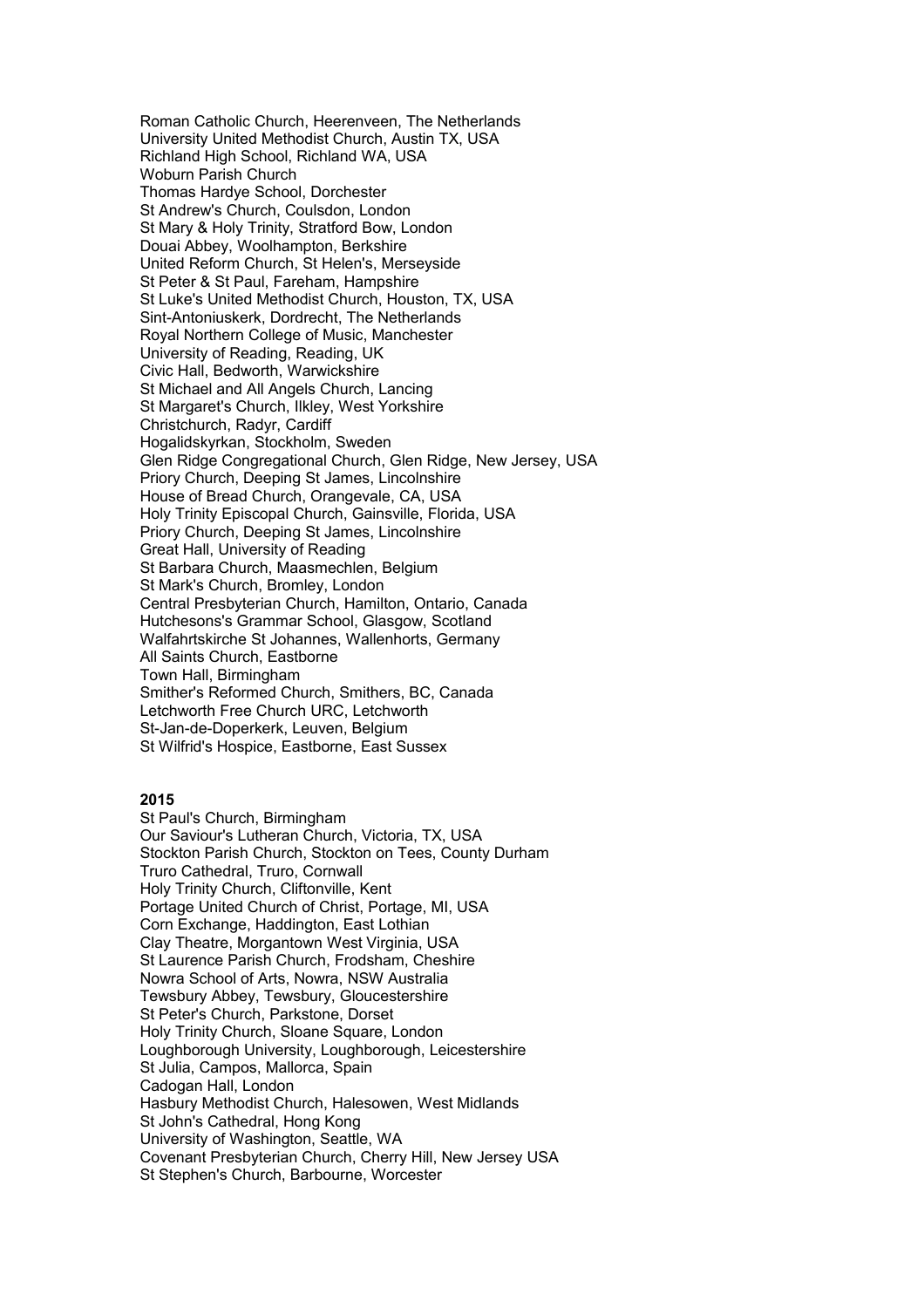Holy Trinity Church, Longlevens, Gloucestershire St Peter's Church, Burnley, Lancashire Tumba Church, Tumba, Sweden Westminster Presbyterian Church, Madison, WI, USA University of Victoria, Victoria, BC, Canada Royal Northern College of Music, Manchester St Mary's Church, Weymouth, Dorset Pershore Abbey, Worcestershire St Andrew's Kirk, Helensburgh, Scotland Brentwood Choirs Festival, Brentwood, Essex St John's Church, Wellington, Somerset Tumba Church, Tumba Botkyrka, Sweden University of Victoria, Victoria, BC

# **2016**

Pfarrei St. Hildegard, St Michael, Viernheim, Germany Barnes Music Festival, St Mary's Church, Barnes, London Nordon Farm Centre for Arts, Maidenhead, Berks Wimborne Minster, Dorset Hasbury Methodist Church, Hasbury St James the Great, East Malling, Kent St Mary's Priory Church, Tutbury, Staffordshire First Christian Church, Pomona, CA, USA Claremont United Church of Christ, Claremont, CA, USA St Margaret's Church, Halesowen First Congregational Church UCC, Greeley, CO, USA Pollack Hall, McGill University, Montreal, Canada Wilshire Baptish Church, Dallas, TX, USA Brandenburg Choral Society, St Paul's Church, Covent Garden, London St John's Church, Farnham Durham Cathedral, Durham Good Samaritan Lutheran Church, Las Vegas, USA St Paul's Church, Chipperfield Assembly Hall, Worthing, West Sussex St John's Chapel. Hyde Park, London Evangelische Dorfkirche, Arosa, Switzerland Basilique Notre-Dame d'Alecon, France South Farnham School, Farnham, Surrey Indian Point Presbyterian Church, Athens, IL, USA St Anne's Cathedral, Belfast, Northern Ireland Immanuelskyrkan, Stockholm, Sweden All Saints Church, Woodham, Woking Davidson United Methodist Church, Davidson, NC, USA Antoniuskerk, Blerick, The Netherlands Augustana Lutheran Church, Denver, CO, USA Stora Skondals Kyrka, Stockholm,Sweden St Mary's Church, Putney, London St Thomas-on-the-bourne, Farnham, Surrey Ripon Cathedral, Ripon, North Yorkshire Carnegie Hall, New York, USA St Godehardi-Kirche, Bad Nenndorf, Germany St Thomas' Church, Whitemarsh, PA, USA Guildhall, Plymouth, Devon Louis J. Roussel Performance Hall, Loyola University, New Orleans, LA, USA

#### **2017**

St John Smith's Square, London Koncertzale Lielais Dzintars, Liepaja, Lithuania St Barnabas Church, Linslade, Leighton Buzzard, Beds Yakima Valley College Theatre, Yakima, WA, USA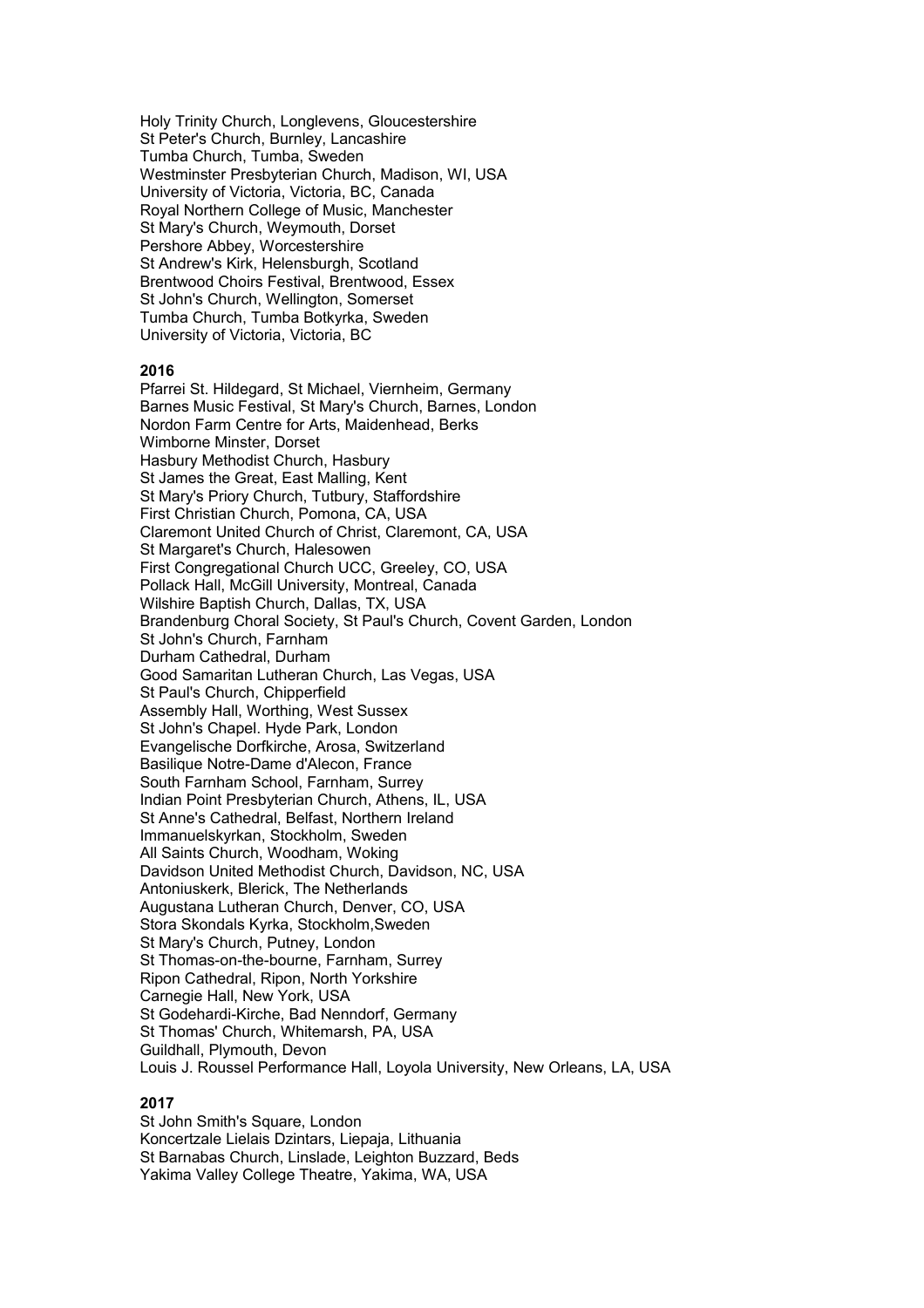St Denys Church, Southampton Otley Parish Church, Otley, Yorkshire Church of St Lawrence, Alton, Hampshire Wymondham Abbey, Wymondham, Norfolk St Leonard's Church, Streatham, London St James' Church, Bermondsey, London St Matthew's Church, Ealing, London Presbyterian Church of Okemos, Okemos, MI, USA Acton Methodist Church, Granbury, TX, USA Metropolitan United Church, Toronto, ON, Canada Saddleworth Civic Hall, Uppermill, Lancashire Crossings Community Church Chapel, Oklahoma City, USA St Mary's Church, Walmer, Kent St Barnabas Church, Linslade, Leighton Buzzard, Beds Temppeliaukio Church, Helsinki,Finland Glasgow Cathedral, Glasgow Kresge Auditorium, MIT, Cambridge, MA, USA Festival au Pays D'Alsace, Chateau d'Oberbronn, France Eglise St Martin, Niederbronn-les-Bains, France Croston Theatre, WestholmeSchool, Blackburn, Lancashire Kristinehamn Church, Kristinehamn, Sweden Holy Trinity School, Crawley, West Sussex St George's Church, Beckenham, London St Charles Avenue Baptist, New Orleans, USA

## **2018**

St Philip and St James, Ratby Eglise Saint-Dominique, Paris Kirsche, Bodenkirchen, Germany Kulturhus, Laren, The Netherlands Kerk van Almen, Almen, The Netherlands Slee Hall, University of New York Buffalo, USA First Congregational Church of Western Springs, USA First Presbyterian Church of Kirkwood, USA St Edmund's School, Canterbury, Kent Exeter Cathedral, Devon Corn Exchange, Ipswich, Suffolk Christ Church Cathedral, Ottawa, Canada Maria van Jessenkerk, Delft, The Netherlands Wesley Methodist Church, High Wycombe, Bucks Barnes Music Festival, London Presbyterian Church of Okemos, MI, USA Klosterkirche Pfafers, Switzerland Cromer Parish Church, Norfolk Fisherman's Hall, Buckie, Scotland Eglise du College Saint-Michel, Fribourg, Switzerland Beverley Minister, East Riding of Yorkshire Bath Abbey, Bath The Forum, Northallerton, North Yorkshire Kresge Auditorium, MIT, Cambridge, MA, USA Usher Hall, Edinburgh St Peter's Anglican Church, Palmerston, New Zealand All Saints Church, Eastbourne Congleton Town Hall, Congleton, Cheshire Malmesbury Abbey, Wiltshire Church of St James, Leicester Town Hall, Ayr, Scotland Salem Evangelical United Church of Quincy, Quincy IL, USA Hinckley United Reformed Church, Hinckley, Leicestershire Lois Perkins Chapel, Southwestern University, Georgetown TX, USA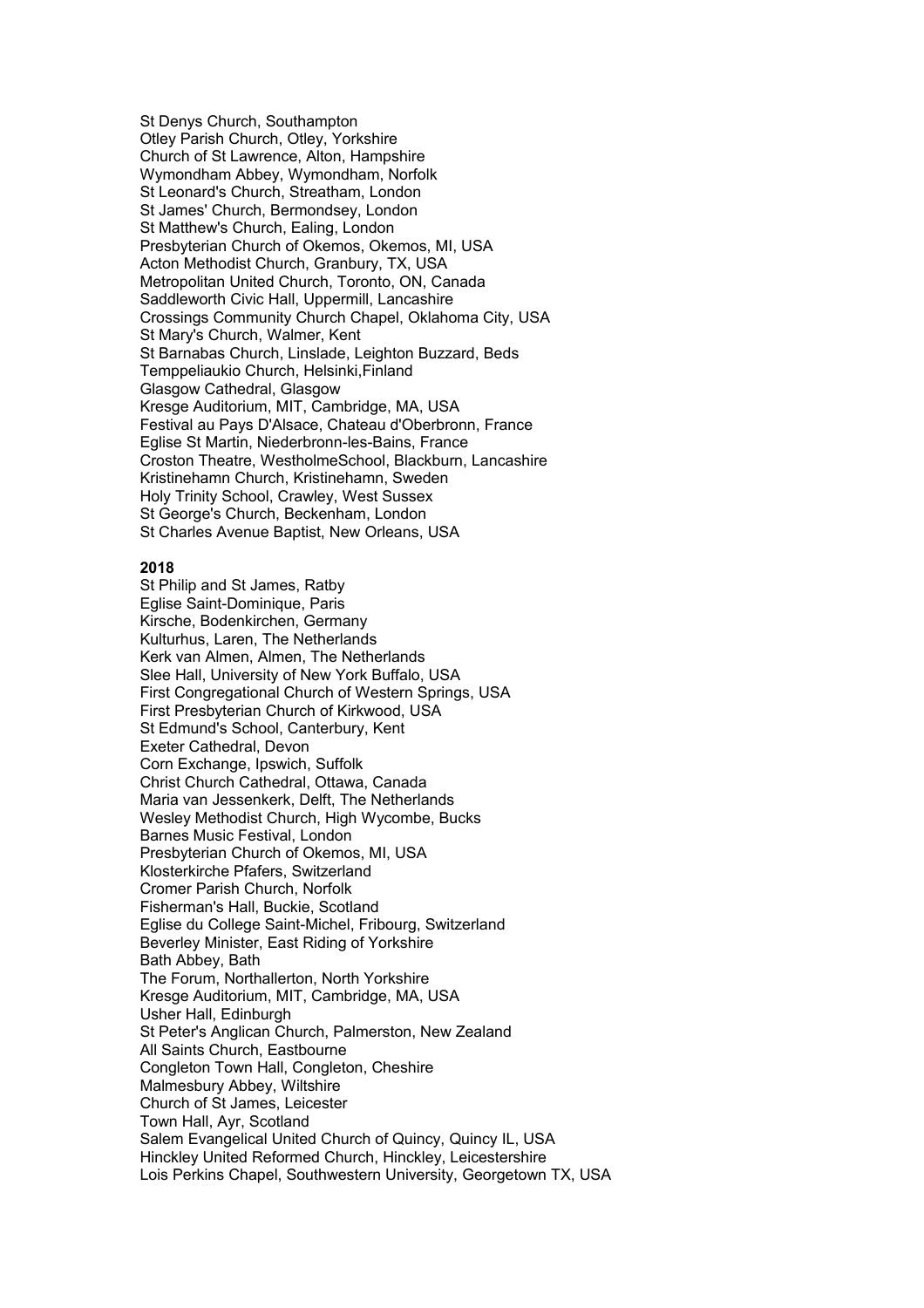Cranleigh School, Carnleigh, Surrey The Crossing, Worksop, Nottinghamshire St Christophers Church, Farnborough State Hall, Heathfield, East Sussex St John's Church, Wakefield, Yorkshire St George's, Bristol Fort Kijkduin, Huisduinen, The Netherlands Queen Elizabeth Concert Hall, Antwerp, Belgium St Paul's Church, Tunbridge wells St Mary's Church, Portsea, Portsmouth St James's Parish Church, Wetherby, Yorkshire St George's Church, Edgbaston, Birmingham St Peter's Church, Sudbury, Suffolk Christ Church, Skipton, Yorkshire Cathedral Basilica of the Sacred Heart, Newark, NJ, USA St Ignatius Church, London St Mark's Episcopal Church, Venice, FL, USA Cheltenham College Chapel, Cheltenham St Pauls Church, Tunbridge Wells St Mary's Church, Portsea, Portsmouth St James's Parish Church, Wetherby St George's Church, Edgbaston, Birmingham St Peter's Church, Sudbury, Suffolk Buckfast Abbey, Buckfastleigh, Devon St Thomas' Church, Kendal The Minster Church of St John, Preston Royal Northern College of Music, Manchester Christ Church, Skipton, Yorkshire

# **2019**

Koncertzale Lielais Dzintars, Liepaja, Lithuania St Barnabas Church, Linslade, Leighton Buzzard Yakima Valley College, Yakima, WA, USA St Denys Church, Southampton Great Malvern Priory, Malvern Otley Parish Church, Othley, Yorkshire Church of St Lawrence, Alton, Hamps East Dallas Christian Church Sanctuary, Dallas, TX USA Caterham School, Catherham Baselgia s. Martin, Trun, Switzerland Gymnasium Kloster, Switzerland Chapel, Old Royal Navy College, London Pfarrkirche St. Paul, Andermatt, Switzerland St Mary the Virgin and St Chad Church, Brewood, Staffs. Wymondham Abbey, Wymondham, Norfolk St Franziskus-Kirche, Zurich,Switzerland St Leonard's Church, Streatham, London St John's Church, Old Coulsdon, London St Andrew's Church, Biggleswade, Beds Stockton Parish Church, Stockton-on-Tees The House, Brumby, Scunthorpe Anglican Church of St John the Evangelist, Ottawa, Canada Eglinton St George's United Church, Toronto, Canada East Dallas Christian Church, Dallas, Texas, USA First Presbyterian Church, Arlington Heights, IL, USA Grace Presbyterian Church, Peoria, IL, USA All Saints Church, Porthcawl, Wales Armadale United Church, VIC, Australia Presbytere Saint Charles Garnier, Quebec, Canada